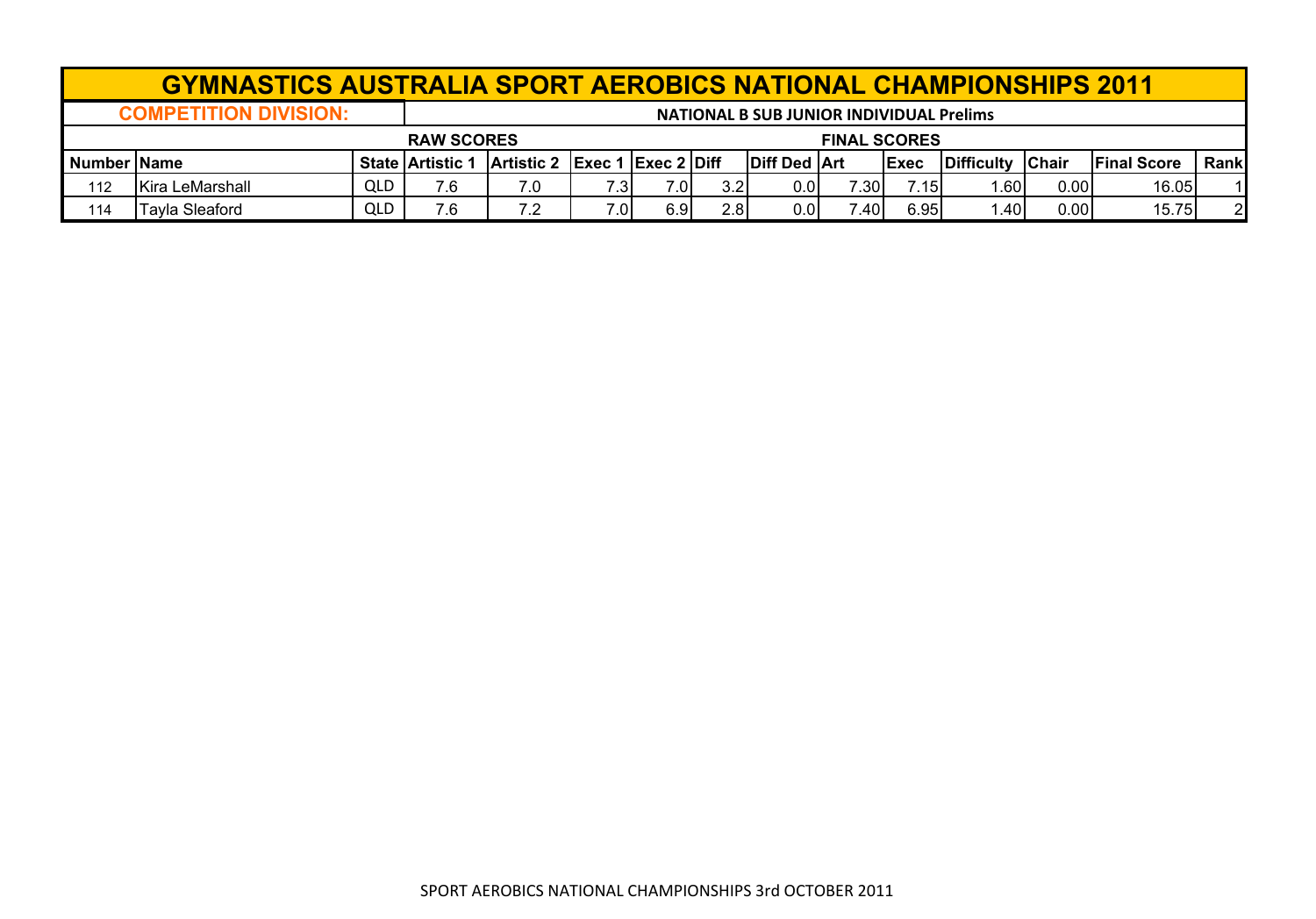# **GYMNASTICS AUSTRALIA SPORT AEROBICS NATIONAL CHAMPIONSHIPS 2011**<br>MATIONAL B JUNION AL PREIMS

**COMPETITION DIVISION: NATIONAL B JUNIOR INDIVIDUAL Prelims**

|                    |                    |            | <b>RAW SCORES</b>       |                   |                           |      |     |                     | <b>FINAL SCORES</b> |             |                   |       |                    |                |
|--------------------|--------------------|------------|-------------------------|-------------------|---------------------------|------|-----|---------------------|---------------------|-------------|-------------------|-------|--------------------|----------------|
| <b>Number Name</b> |                    |            | <b>State Artistic 1</b> | <b>Artistic 2</b> | <b>Exec 1 Exec 2 Diff</b> |      |     | <b>Diff Ded Art</b> |                     | <b>Exec</b> | <b>Difficulty</b> | Chair | <b>Final Score</b> | Rank           |
| 98                 | <b>Kira Stray</b>  | <b>QLD</b> | 8.3                     | 8.2               | 7.4I                      | 7.8I | 3.4 | 0.0                 | 8.25                | 7.60        | 1.701             | 0.00  | 17.55              |                |
| 104                | Soraya LeMarshall  | <b>QLD</b> | 7.7                     | 7.8               | 7.6I                      | 7.5  | 3.3 | 0.0                 | 7.75                | 7.55        | 1.651             | 0.00  | 16.95              | $\mathbf{2}$   |
| 110                | Katie Underwood    | <b>QLD</b> | 7.6                     | 7.7               | 7.5                       | 7.4  | 3.7 | 0.01                | 7.65                | 7.45        | 1.85              | 0.00  | 16.95              | 3              |
| 96                 | Olivia Feaver      | <b>VIC</b> | 7.5                     | 7.1               | 7.8                       |      | 3.2 | 0.0                 | 7.30                | 7.75        | 1.60              | 0.00  | 16.65              | 4              |
| 102                | <b>Alison Date</b> | <b>QLD</b> | 7.1                     | 7.4               | 7.2                       | 7.5  | 3.5 | 0.0                 | 7.25                | 7.35        | 1.75              | 0.00  | 16.35              | 5 <sub>l</sub> |
| 108                | Alexandra Tree     | <b>QLD</b> | 7.5                     | 7.2               |                           | 6.9  | 2.9 | 0.0                 | 7.35                | 7.00        | 1.45              | 0.00  | 15.80              | 6              |
| 106                | Naomi Taranto      | VIC        | 6.8                     | 6.5               | 7.2                       | 7.3  | 2.9 | 0.0                 | 6.65                | 7.25        | 1.45              | 0.00  | 15.35              |                |
| 94                 | Aimee Green        | <b>QLD</b> | 7.0                     | 6.8               | 6.8                       | 6.7  | 3.1 | 0.0                 | 6.90                | 6.75        | 1.551             | 0.00  | 15.20              | 8 <sub>l</sub> |
| 100                | Simone Ballard     | <b>QLD</b> | 7.4                     | 7.1               | 5.7                       | 5.5  | 3.0 | 0.0                 | 7.25                | 5.60        | 1.50              | 0.10  | 14.25              | $9 \mid$       |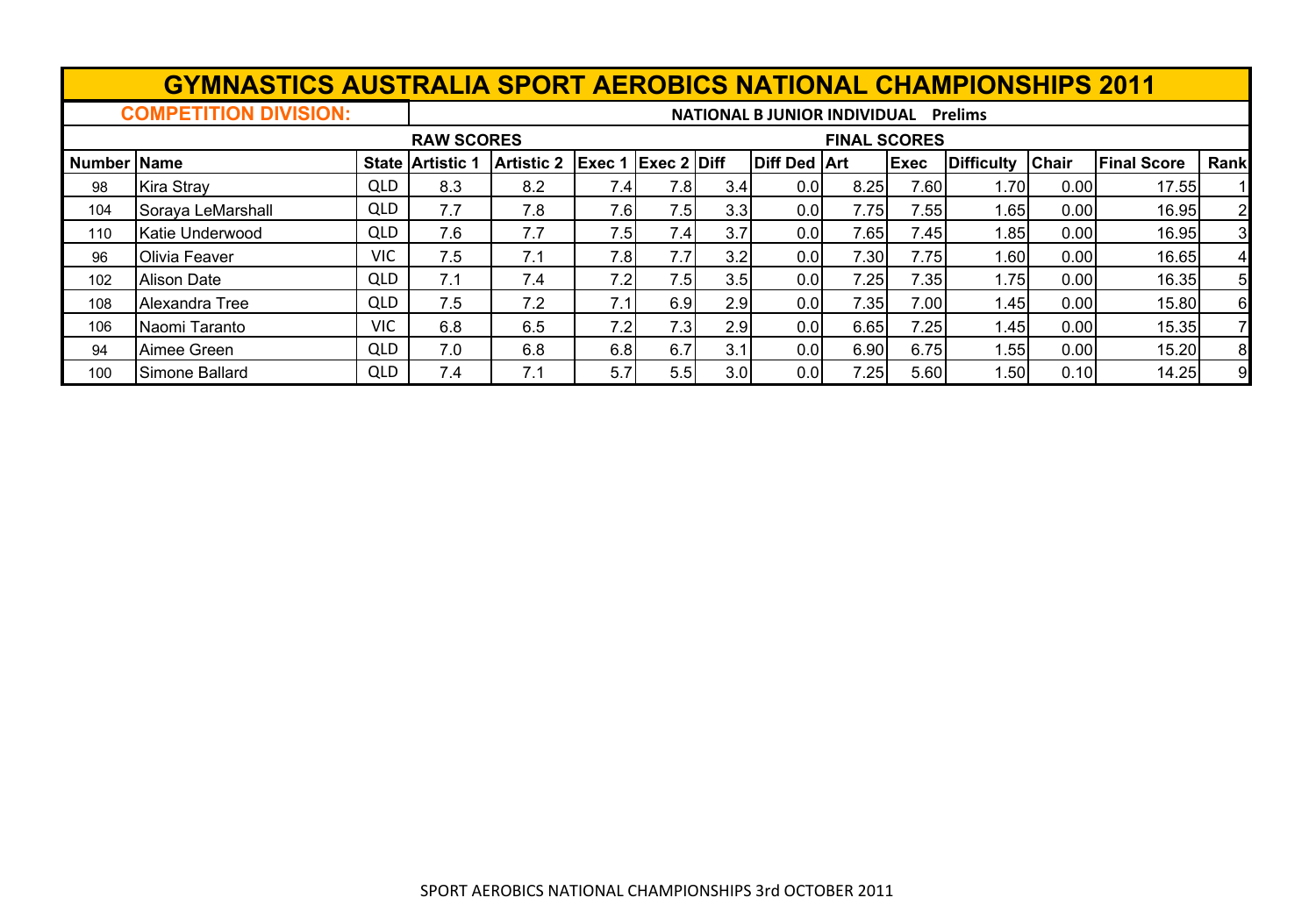|               | <b>GYMNASTICS AUSTRALIA SPORT AEROBICS NATIONAL CHAMPIONSHIPS 2011</b> |            |                         |                               |                  |      |                  |                                       |                     |              |                  |      |                    |                |
|---------------|------------------------------------------------------------------------|------------|-------------------------|-------------------------------|------------------|------|------------------|---------------------------------------|---------------------|--------------|------------------|------|--------------------|----------------|
|               | <b>COMPETITION DIVISION:</b>                                           |            |                         |                               |                  |      |                  | <b>NATIONAL B JUNIOR PAIR Prelims</b> |                     |              |                  |      |                    |                |
|               |                                                                        |            | <b>RAW SCORES</b>       |                               |                  |      |                  |                                       | <b>FINAL SCORES</b> |              |                  |      |                    |                |
| Number   Name |                                                                        |            | <b>State Artistic 1</b> | Artistic 2 Exec 1 Exec 2 Diff |                  |      |                  | <b>Diff Ded Art</b>                   |                     | <b>IExec</b> | Difficulty Chair |      | <b>Final Score</b> | Rank           |
| 74            | Kira Stray & Alexandra Tree                                            | QLD        | 7.4                     | 7.2                           | 5.8 <sub>1</sub> | 6.01 | 3.3 <sub>1</sub> | 0.01                                  | 7.301               | 5.90         | .65              | 0.10 | 14.75              |                |
| 78            | Rikki Bell Warren & Ady<br><b>Waters</b>                               | <b>VIC</b> | 7.1                     | 6.9                           | 6.21             | 6.5  | 2.4              | 0.0                                   | 7.00I               | 6.35         | 1.20             | 0.00 | 14.55              | $\overline{2}$ |
| 76            | Alison Date & Soraya<br>LeMarshall                                     | QLD        | 7.1                     | 7.0                           | 5.6              | 5.91 | 2.81             | 0.0                                   | $^{\prime}.05$ l    | 5.75         | 1.40             | 0.00 | 14.20              | 31             |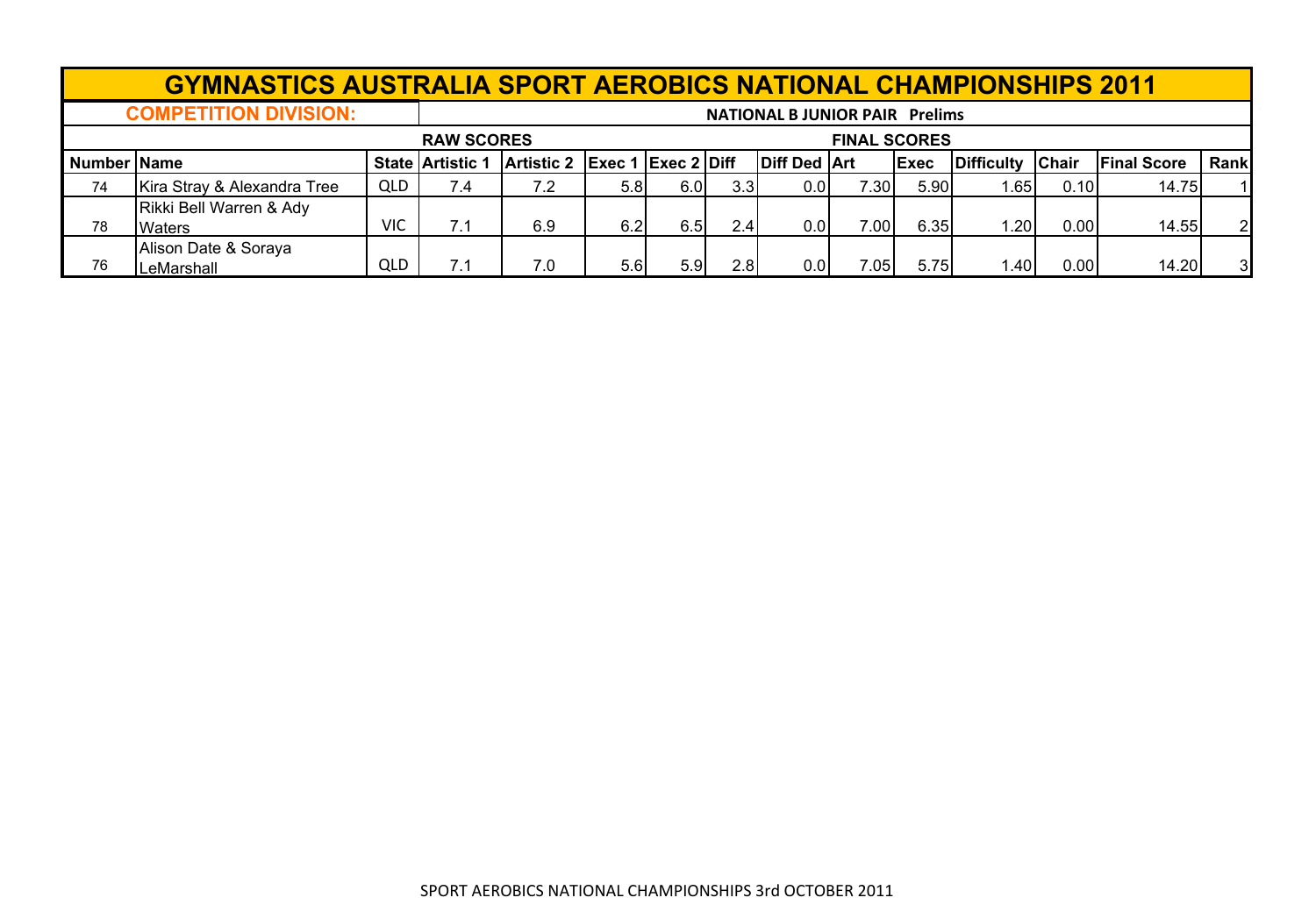|                    | <b>GYMNASTICS AUSTRALIA SPORT AEROBICS NATIONAL CHAMPIONSHIPS 2011</b> |            |                         |                   |        |                    |     |                                            |                     |             |                   |              |                    |                |
|--------------------|------------------------------------------------------------------------|------------|-------------------------|-------------------|--------|--------------------|-----|--------------------------------------------|---------------------|-------------|-------------------|--------------|--------------------|----------------|
|                    | <b>COMPETITION DIVISION:</b>                                           |            |                         |                   |        |                    |     | NATIONAL B INTERMEDIATE INDIVIDUAL Prelims |                     |             |                   |              |                    |                |
|                    |                                                                        |            | <b>RAW SCORES</b>       |                   |        |                    |     |                                            | <b>FINAL SCORES</b> |             |                   |              |                    |                |
| <b>Number Name</b> |                                                                        |            | <b>State Artistic 1</b> | <b>Artistic 2</b> | Exec 1 | <b>Exec 2 Diff</b> |     | <b>Diff Ded Art</b>                        |                     | <b>Exec</b> | <b>Difficulty</b> | <b>Chair</b> | <b>Final Score</b> | Rank           |
| 128                | Samantha Panos                                                         | <b>NSW</b> | 6.9                     | 7.0               | 7.7    | 7.7                | 3.5 | 0.01                                       | 6.95                | 7.70        | 1.75              | 0.00         | 16.40              |                |
| 136                | Kayla Cooper                                                           | VIC        | 7.6                     | 7.5               | 7.1    | 7.2                | 3.1 | 0.01                                       | 7.55                | 7.15        | 1.55              | 0.00         | 16.25              | $\overline{2}$ |
| 120                | Montana Zillfleisch                                                    | <b>QLD</b> | 8.1                     | 8.0               | 6.5    | 6.4                | 2.8 | 0.01                                       | 8.05                | 6.45        | 1.40              | 0.00         | 15.90              | 3              |
| 124                | Jaimee Cacic                                                           | VIC        | 6.9                     | 6.9               | 7.3    | 7.4                | 2.8 | 0.01                                       | 6.90                | 7.35        | 1.40              | 0.00         | 15.65              | 4              |
| 134                | Amy Morrison                                                           | <b>QLD</b> | 7.7                     | 7.7               | 6.4    | 6.3                | 2.5 | 0.0                                        | 7.70                | 6.35        | 1.25              | 0.00         | 15.30              | 5              |
| 118                | Diane Culhane                                                          | <b>NSW</b> | 6.3                     | 6.2               | 7.6    | 7.4                | 3.0 | 0.01                                       | 6.25                | 7.50        | 1.50              | 0.00         | 15.25              | 6              |
| 132                | <b>Holly Dunne</b>                                                     | <b>QLD</b> | 7.1                     | 6.7               | 6.5    | 6.7                | 3.4 | 0.01                                       | 6.90                | 6.60        | 1.70              | 0.00         | 15.20              | $\overline{7}$ |
| 126                | Georgie Webb                                                           | <b>QLD</b> | 6.7                     | 6.6               | 6.7    | 6.8                | 3.2 | 0.0                                        | 6.65                | 6.75        | 1.60              | 0.00         | 15.00              | 8              |
| 122                | Hannah Penecost                                                        | <b>NSW</b> | 6.4                     | 6.2               | 6.9    | 7.1                | 3.3 | 0.0                                        | 6.30                | 7.00        | 1.65              | 0.00         | 14.95              | 9              |
| 130                | Claudia Beucker                                                        | <b>NSW</b> | 6.2                     | 6.5               | 7.0    | 7.2                | 2.6 | 0.0                                        | 6.35                | 7.10        | 1.30              | 0.00         | 14.75              | 10             |
| 116                | Emma Skelton                                                           | <b>QLD</b> | 6.4                     | 6.7               | 6.7    | 6.9                | 2.2 | 0.0                                        | 6.55                | 6.80        | 1.10              | 0.50         | 13.95              | 11             |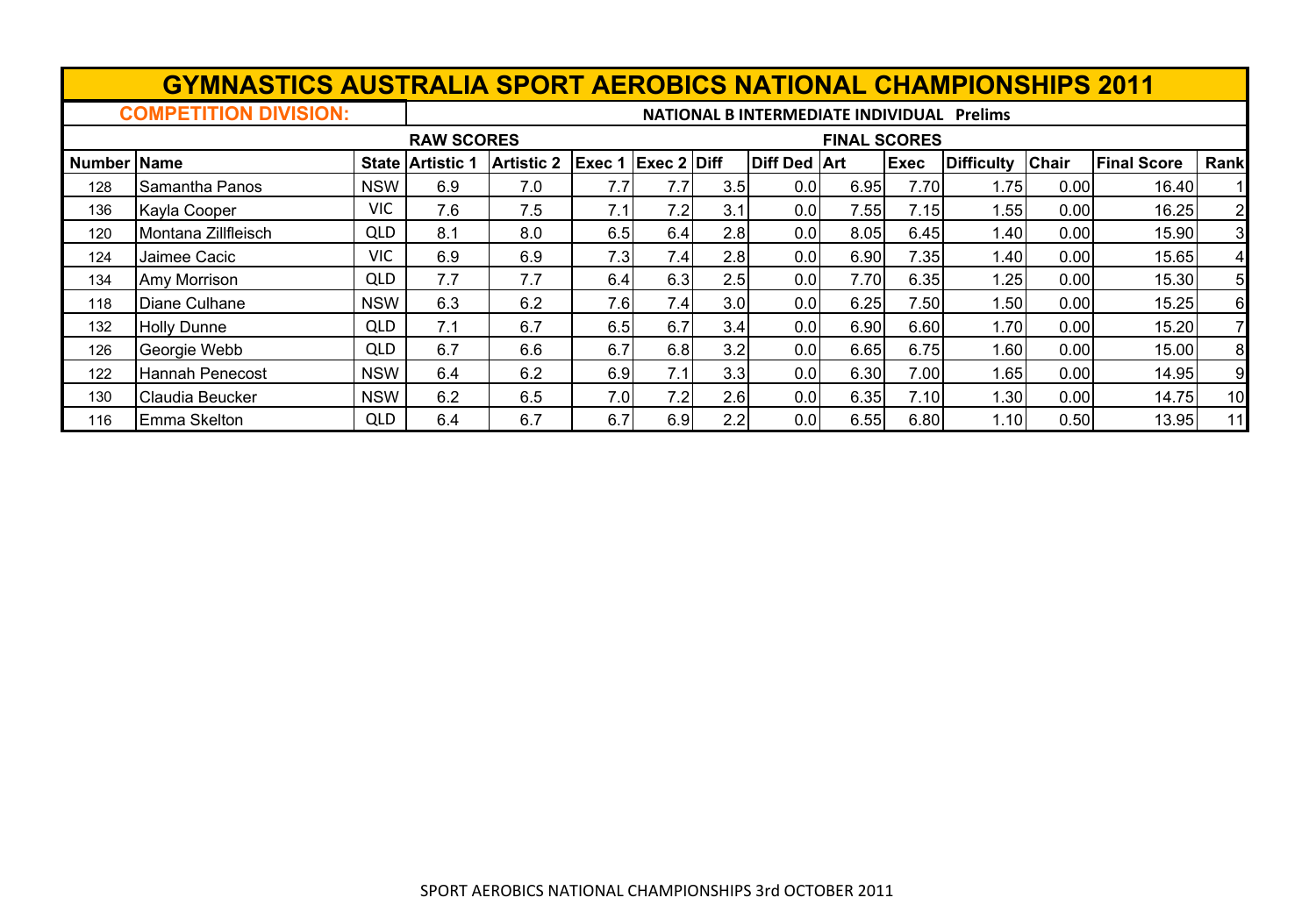|                | <b>GYMNASTICS AUSTRALIA SPORT AEROBICS NATIONAL CHAMPIONSHIPS 2011</b>         |     |                         |                               |     |                  |     |              |      |              |            |              |                     |             |
|----------------|--------------------------------------------------------------------------------|-----|-------------------------|-------------------------------|-----|------------------|-----|--------------|------|--------------|------------|--------------|---------------------|-------------|
|                | <b>COMPETITION DIVISION:</b><br><b>NATIONAL B INTERMEDIATE PAIR</b><br>Prelims |     |                         |                               |     |                  |     |              |      |              |            |              |                     |             |
|                | <b>RAW SCORES</b><br><b>FINAL SCORES</b>                                       |     |                         |                               |     |                  |     |              |      |              |            |              |                     |             |
| <b>INumber</b> | <b>IName</b>                                                                   |     | <b>State Artistic 1</b> | Artistic 2 Exec 1 Exec 2 Diff |     |                  |     | Diff Ded Art |      | <b>IExec</b> | Difficulty | <b>Chair</b> | <b>IFinal Score</b> | <b>Rank</b> |
|                | Amy Morrison & Montana<br>80 Zillfleisch                                       | QLD | 6.6                     | 6.7                           | 5.9 | 5.8 <sub>1</sub> | 2.5 | 0.OI         | 6.65 | 5.85         | 1.25       | 0.00         | 13.75               |             |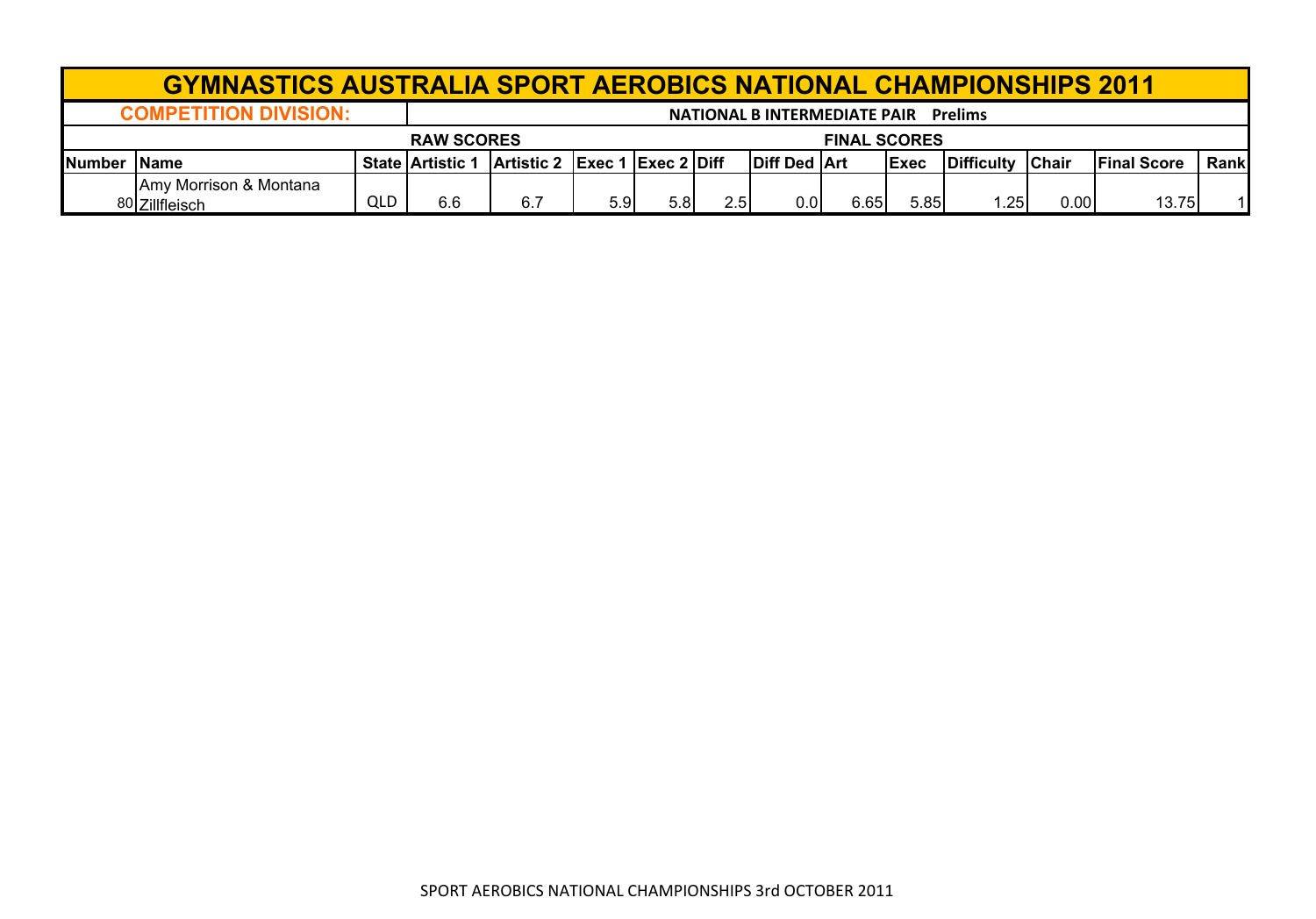|                    | <b>GYMNASTICS AUSTRALIA SPORT AEROBICS NATIONAL CHAMPIONSHIPS 2011</b> |            |                   |                   |        |                    |     |                                             |                     |             |                   |              |                    |                         |
|--------------------|------------------------------------------------------------------------|------------|-------------------|-------------------|--------|--------------------|-----|---------------------------------------------|---------------------|-------------|-------------------|--------------|--------------------|-------------------------|
|                    | <b>COMPETITION DIVISION:</b>                                           |            |                   |                   |        |                    |     | <b>NATIONAL B SENIOR INDIVIDUAL Prelims</b> |                     |             |                   |              |                    |                         |
|                    |                                                                        |            | <b>RAW SCORES</b> |                   |        |                    |     |                                             | <b>FINAL SCORES</b> |             |                   |              |                    |                         |
| <b>Number Name</b> |                                                                        |            | State Artistic    | <b>Artistic 2</b> | Exec 1 | <b>Exec 2 Diff</b> |     | <b>Diff Ded Art</b>                         |                     | <b>Exec</b> | <b>Difficulty</b> | <b>Chair</b> | <b>Final Score</b> | Rank                    |
| 105                | <b>Karren Valdez</b>                                                   | <b>NSW</b> | 7.8               | 7.7               | 6.6    | 6.7                | 3.3 | 0.0                                         | 7.75                | 6.65        | 1.65              | 0.00         | 16.05              |                         |
| 81                 | <b>Kirsten Quain</b>                                                   | <b>WA</b>  | 8.0               | 7.8               | 6.4    | 6.2                | 2.6 | 0.0                                         | 7.90                | 6.30        | 1.30              | 0.00         | 15.50              | $\overline{2}$          |
| 89                 | Joanna Hunt-prokhovnik                                                 | <b>VIC</b> | 7.4               | 7.7               | 6.3    | 6.1                | 3.2 | 0.0                                         | 7.55                | 6.20        | 1.60              | 0.00         | 15.35              | 3                       |
| 93                 | Renae Spencer                                                          | QLD        | 7.4               | 7.3               | 6.5    | 6.2                | 3.1 | 0.0                                         | 7.35                | 6.35        | 1.55              | 0.00         | 15.25              | $\overline{\mathbf{4}}$ |
| 107                | Rosalie Lord                                                           | <b>VIC</b> | 7.6               | 7.3               | 6.4    | 6.2                | 2.8 | 0.0                                         | 7.45                | 6.30        | 1.40              | 0.00         | 15.15              | 5                       |
| 101                | Laura Jones                                                            | <b>QLD</b> | 7.2               | 6.9               | 6.5    | 6.4                | 3.1 | 0.0                                         | 7.05                | 6.45        | 1.55              | 0.00         | 15.05              | 6                       |
| 87                 | Shari James- Abel                                                      | <b>QLD</b> | 7.2               | 6.9               | 6.0    | 6.0                | 3.3 | 0.0                                         | 7.05                | 6.00        | 1.65              | 0.00         | 14.70              | 7                       |
| 103                | Eliza Dunn                                                             | <b>VIC</b> | 8.0               | 8.1               | 5.6    | 5.3                | 2.4 | 0.0                                         | 8.05                | 5.45        | 1.20              | 0.00         | 14.70              | 8                       |
| 99                 | Luisa Grieco                                                           | <b>QLD</b> | 7.9               | 7.9               | 6.3    | 6.2                | 2.9 | 0.0                                         | 7.90                | 6.25        | 1.45              | 1.00         | 14.60              | 9                       |
| 83                 | Laura Kane                                                             | <b>QLD</b> | 6.9               | 7.0               | 6.1    | 6.5                | 2.5 | 0.0                                         | 6.95                | 6.30        | 1.25              | 0.00         | 14.50              | 10 <sup>1</sup>         |
| 97                 | Nikki Pithers                                                          | <b>NSW</b> | 7.2               | 7.2               | 6.1    | 6.1                | 2.7 | 0.0                                         | 7.20                | 6.10        | 1.35              | 0.20         | 14.45              | 11                      |
| 91                 | <b>Gabrielle Quinn</b>                                                 | <b>NSW</b> | 7.0               | 7.3               | 5.2    | 5.6                | 1.8 | 0.0                                         | 7.15                | 5.40        | 0.90              | 0.00         | 13.45              | 12                      |
| 85                 | Shona Lynch                                                            | <b>QLD</b> | 0.0               | 0.0               | 0.0    | 0.0                | 0.0 | 0.0                                         | 0.00                | 0.00        | 0.00              | 0.00         | 0.00               | $\overline{0}$          |
| 95                 | Amy Garter                                                             | <b>QLD</b> | 0.0               | 0.0               | 0.0    | 0.0                | 0.0 | 0.0                                         | 0.00                | 0.00        | 0.00              | 0.00         | 0.00               | 0                       |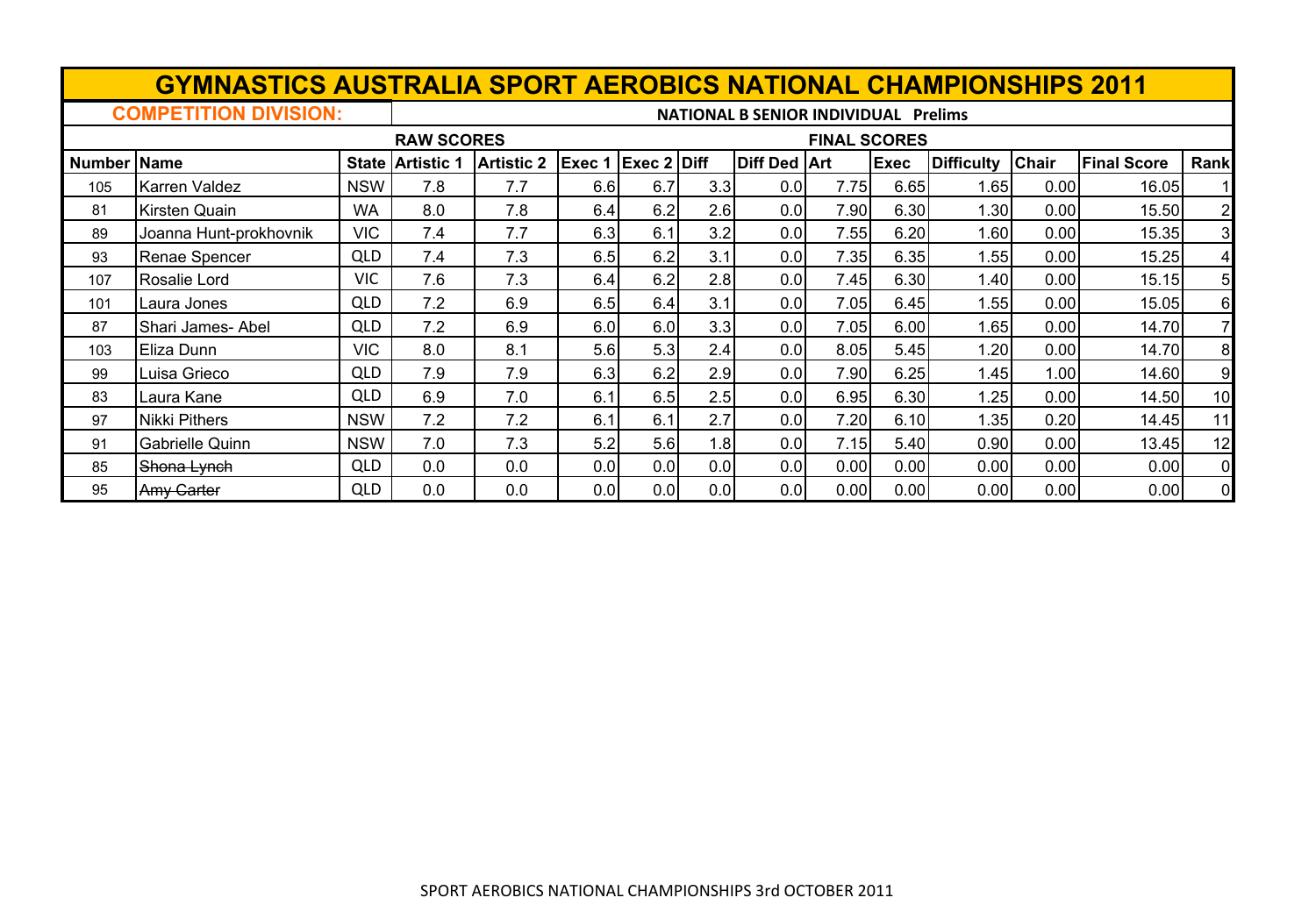## **GYMNASTICS AUSTRALIA SPORT AEROBICS NATIONAL CHAMPIONSHIPS 2011**

**NATIONAL B SENIOR PAIR Prelims** 

|                     | $\sim$                    |            |                   |                               |     |     |                  | <b>IVATIONAL DISLIVION FAIN FIEIIIIIS</b> |                     |             |                   |              |                    |              |
|---------------------|---------------------------|------------|-------------------|-------------------------------|-----|-----|------------------|-------------------------------------------|---------------------|-------------|-------------------|--------------|--------------------|--------------|
|                     |                           |            | <b>RAW SCORES</b> |                               |     |     |                  |                                           | <b>FINAL SCORES</b> |             |                   |              |                    |              |
| <b>Number IName</b> |                           |            | State Artistic    | Artistic 2 Exec 1 Exec 2 Diff |     |     |                  | <b>Diff Ded Art</b>                       |                     | <b>Exec</b> | <b>Difficulty</b> | <b>Chair</b> | <b>Final Score</b> | Rank         |
|                     | Christina Gioffre& Kahly  |            |                   |                               |     |     |                  |                                           |                     |             |                   |              |                    |              |
| 142                 | Tepper                    | <b>VIC</b> | 7.8               | 7.9                           | 6.9 |     | 2.01             | 0.01                                      | 7.85 <sub>1</sub>   | 7.00        | 1.00              | 0.00         | 15.85              |              |
|                     | IJasmine Alavuk & Emma    |            |                   |                               |     |     |                  |                                           |                     |             |                   |              |                    |              |
| 138                 | Shelton                   | <b>VIC</b> | 7.2               | 7.2                           | 6.5 | 6.7 | 2.8              | 0.0                                       | 7.20 <sub>1</sub>   | 6.60        | l.40              | .101         | 14.10              | $\mathbf{2}$ |
|                     |                           |            |                   |                               |     |     |                  |                                           |                     |             |                   |              |                    |              |
| 140                 | Amy Carter & Shonia Lynch | <b>QLD</b> | 0.0               | 0.0                           | 0.0 | 0.0 | 0.0 <sub>l</sub> | 0.01                                      | 0.00                | 0.00        | 0.00              | 0.00         | 0.00               | 31           |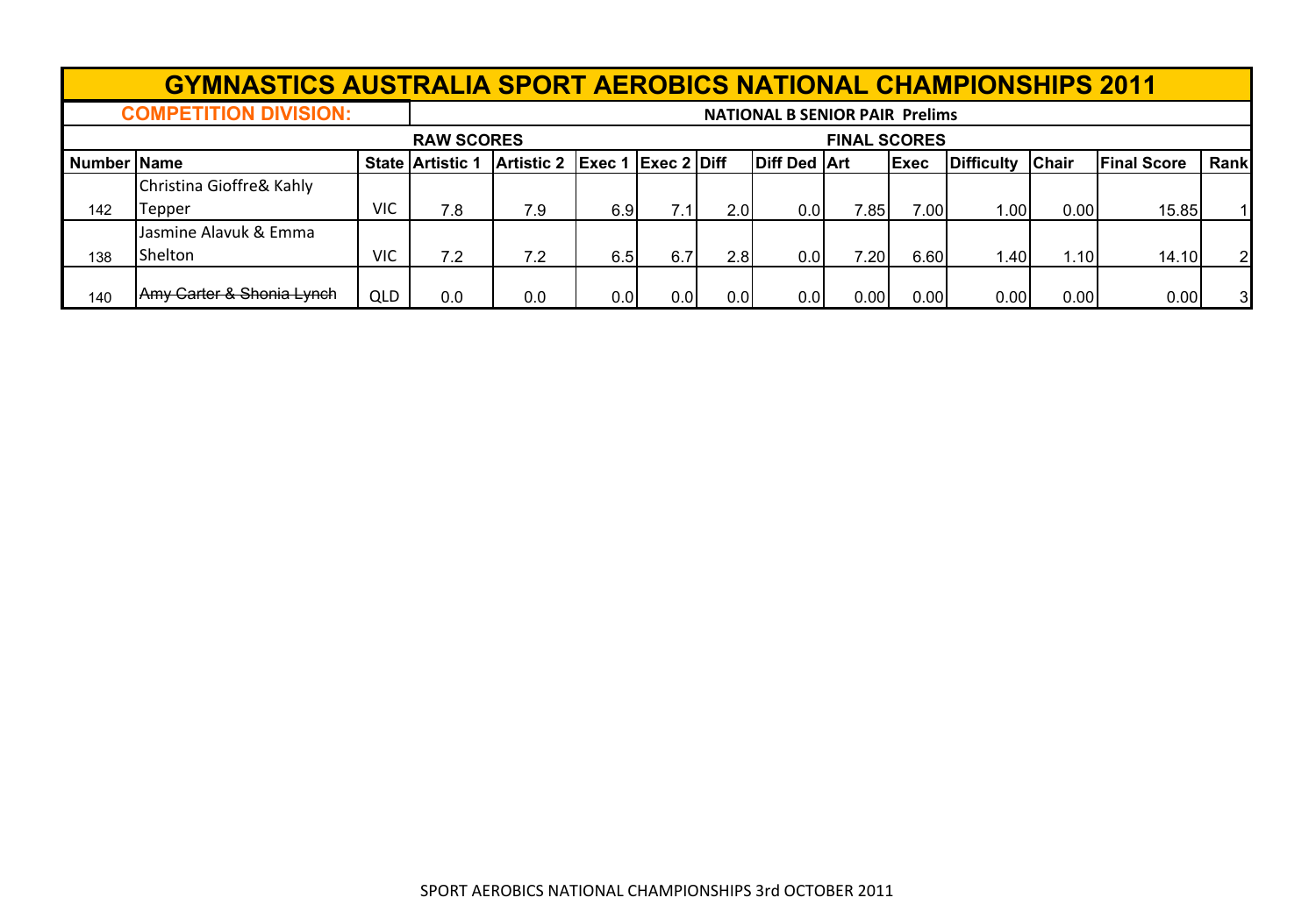|                    | <b>GYMNASTICS AUSTRALIA SPORT AEROBICS NATIONAL CHAMPIONSHIPS 2011</b> |            |                         |                               |     |     |     |                                       |       |                     |                  |      |                    |                |
|--------------------|------------------------------------------------------------------------|------------|-------------------------|-------------------------------|-----|-----|-----|---------------------------------------|-------|---------------------|------------------|------|--------------------|----------------|
|                    | <b>COMPETITION DIVISION:</b>                                           |            |                         |                               |     |     |     | <b>NATIONAL B SENIOR TEAM Prelims</b> |       |                     |                  |      |                    |                |
|                    |                                                                        |            | <b>RAW SCORES</b>       |                               |     |     |     |                                       |       | <b>FINAL SCORES</b> |                  |      |                    |                |
| <b>Number Name</b> |                                                                        |            | <b>State Artistic 1</b> | Artistic 2 Exec 1 Exec 2 Diff |     |     |     | <b>Diff Ded Art</b>                   |       | Exec                | Difficulty Chair |      | <b>Final Score</b> | Rank           |
| 146                | Melissa Burnell, Alice Roe &<br>Renee Waller                           | VIC        | 7.9                     | 8.0                           | 7.1 | 6.9 | 3.0 | 0.01                                  | 7.95I | 7.00                | 1.50             | 0.00 | 16.45              |                |
| 145                | Jessica Marsh, Laura Jones,<br>Laura Kane & Renae Spencer              | <b>QLD</b> | 7.7                     | 8.2                           | 6.8 | 6.8 | 2.9 | 0.01                                  | 7.951 | 6.80                | 1.45             | 0.00 | 16.20              | $\overline{2}$ |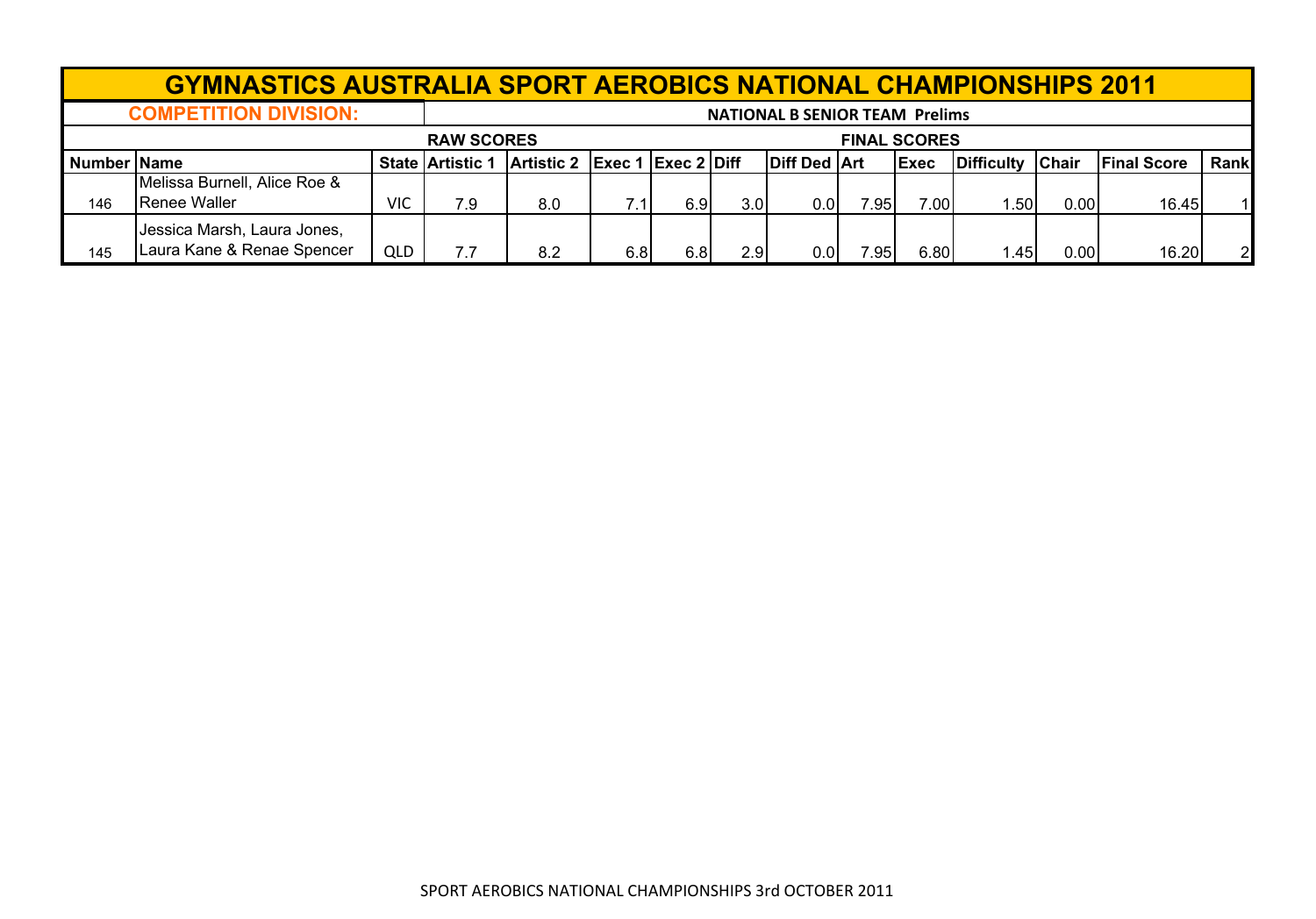## **GYMNASTICS AUSTRALIA SPORT AEROBICS NATIONAL CHAMPIONSHIPS 2011**

**COMPETITION DIVISION:**

**NATIONAL B ADULT INDIVIDUAL Prelims**

|                |                |            | <b>RAW SCORES</b>       |                               |      |                  |                  |                     | <b>FINAL SCORES</b> |             |                   |              |                    |                |
|----------------|----------------|------------|-------------------------|-------------------------------|------|------------------|------------------|---------------------|---------------------|-------------|-------------------|--------------|--------------------|----------------|
| ∣ Number IName |                |            | <b>State Artistic 1</b> | Artistic 2 Exec 1 Exec 2 Diff |      |                  |                  | <b>Diff Ded Art</b> |                     | <b>Exec</b> | <b>Difficulty</b> | <b>Chair</b> | <b>Final Score</b> | Rank           |
| 131            | Suzi Price     | <b>WA</b>  | 8.3                     | 8.5                           | 7.8  | 7.51             | 3.4 <sub>1</sub> | 0.0 <sub>1</sub>    | 8.40                | 7.65        | .701              | 0.001        | 17.75              |                |
| 133            | Eliza Quinert  | <b>VIC</b> | 8.4                     | 8.0                           | 7.3  | 7.2              | 2.7              | 0.01                | 8.20                | 7.25        | .35 <sub>1</sub>  | 0.00         | 16.80              | 2 <sub>l</sub> |
| 135            | Lizzie Hubbard | <b>NSW</b> | 8.2                     | 7.9                           | 6.7  | 7.0              | 2.7              | 0.01                | 8.05                | 6.85        | .35 <sub>l</sub>  | 0.00         | 16.25              | 3 <sub>l</sub> |
| 129            | Leah Dougherty | <b>VIC</b> | 7.5                     | 7.7                           | 6.8  | 7.0 <sub>l</sub> | 2.9              | 0.0                 | 7.60                | 6.90        | 1.45              | 0.00         | 15.95              | 41             |
| 137            | Lana Roden     | VIC        | 0.0                     | 0.0                           | 0.01 | 0.0 <sub>l</sub> | 0.0              | 0.0 <sub>1</sub>    | 0.00                | 0.00        | 0.00              | 0.00         | 0.00               | ΩI             |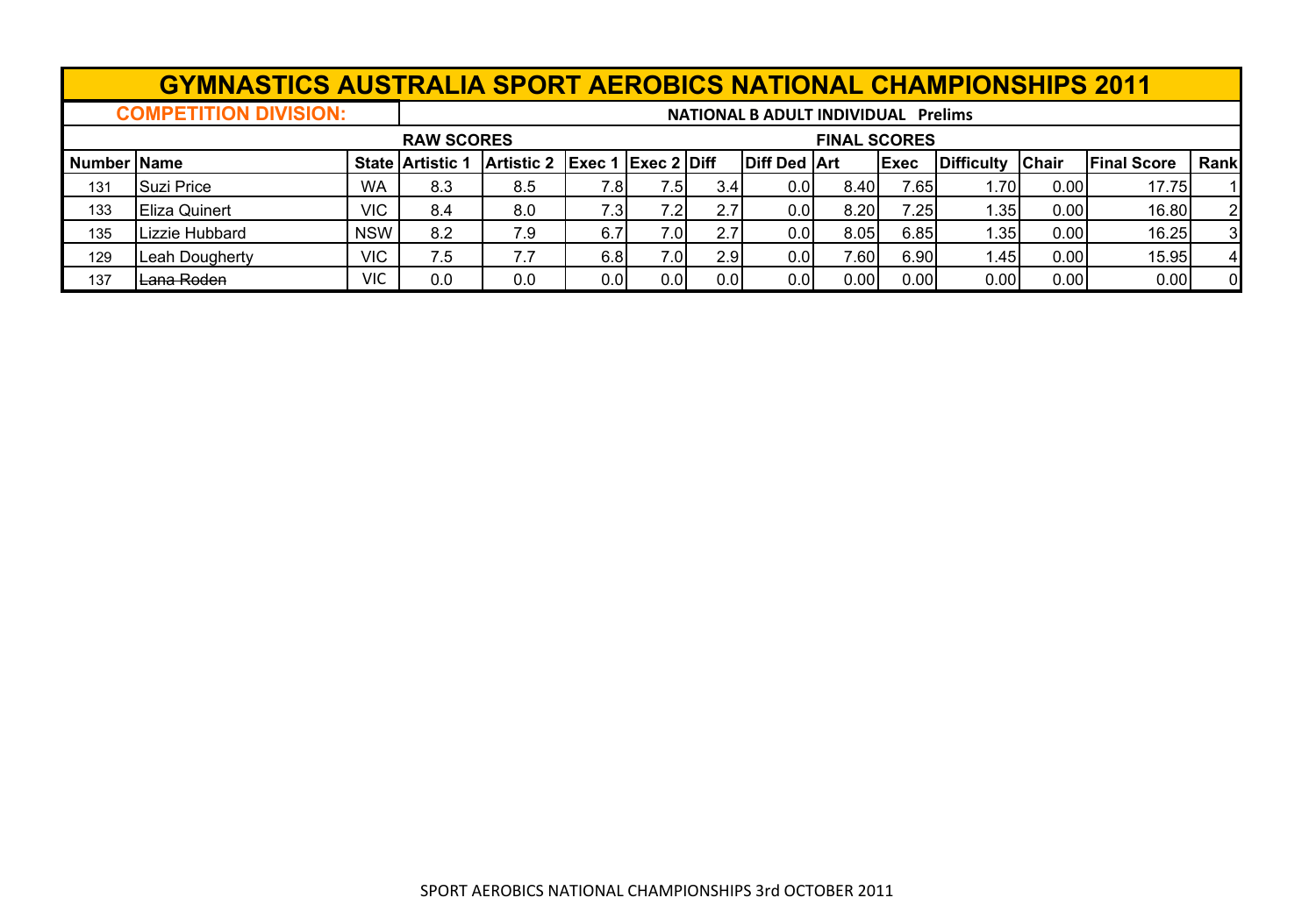|                     | <b>GYMNASTICS AUSTRALIA SPORT AEROBICS NATIONAL CHAMPIONSHIPS 2011</b> |            |                         |                               |     |     |     |              |      |      |            |              |                     |       |
|---------------------|------------------------------------------------------------------------|------------|-------------------------|-------------------------------|-----|-----|-----|--------------|------|------|------------|--------------|---------------------|-------|
|                     | <b>COMPETITION DIVISION:</b><br><b>NATIONAL B ADULT PAIR Prelims</b>   |            |                         |                               |     |     |     |              |      |      |            |              |                     |       |
|                     | <b>FINAL SCORES</b><br><b>RAW SCORES</b>                               |            |                         |                               |     |     |     |              |      |      |            |              |                     |       |
| <b>Number IName</b> |                                                                        |            | <b>State Artistic 1</b> | Artistic 2 Exec 1 Exec 2 Diff |     |     |     | Diff Ded Art |      | Exec | Difficulty | <b>Chair</b> | <b>IFinal Score</b> | Rankl |
| 79                  | Chiara Ardi & Eliza Quinert                                            | <b>VIC</b> | 8.2                     | 8.3                           | 6.3 | 6.5 | 1.8 | 0.01         | 8.25 | 6.40 | 0.90       | 0.00         | 15.55               |       |
| 77                  | Suzi Price & Vanessa Pink                                              | <b>WA</b>  | 7.9                     | 8.1                           |     |     | 3.1 | 0.01         | 8.00 | 6.70 | .55        | 1.00         | 15.25               |       |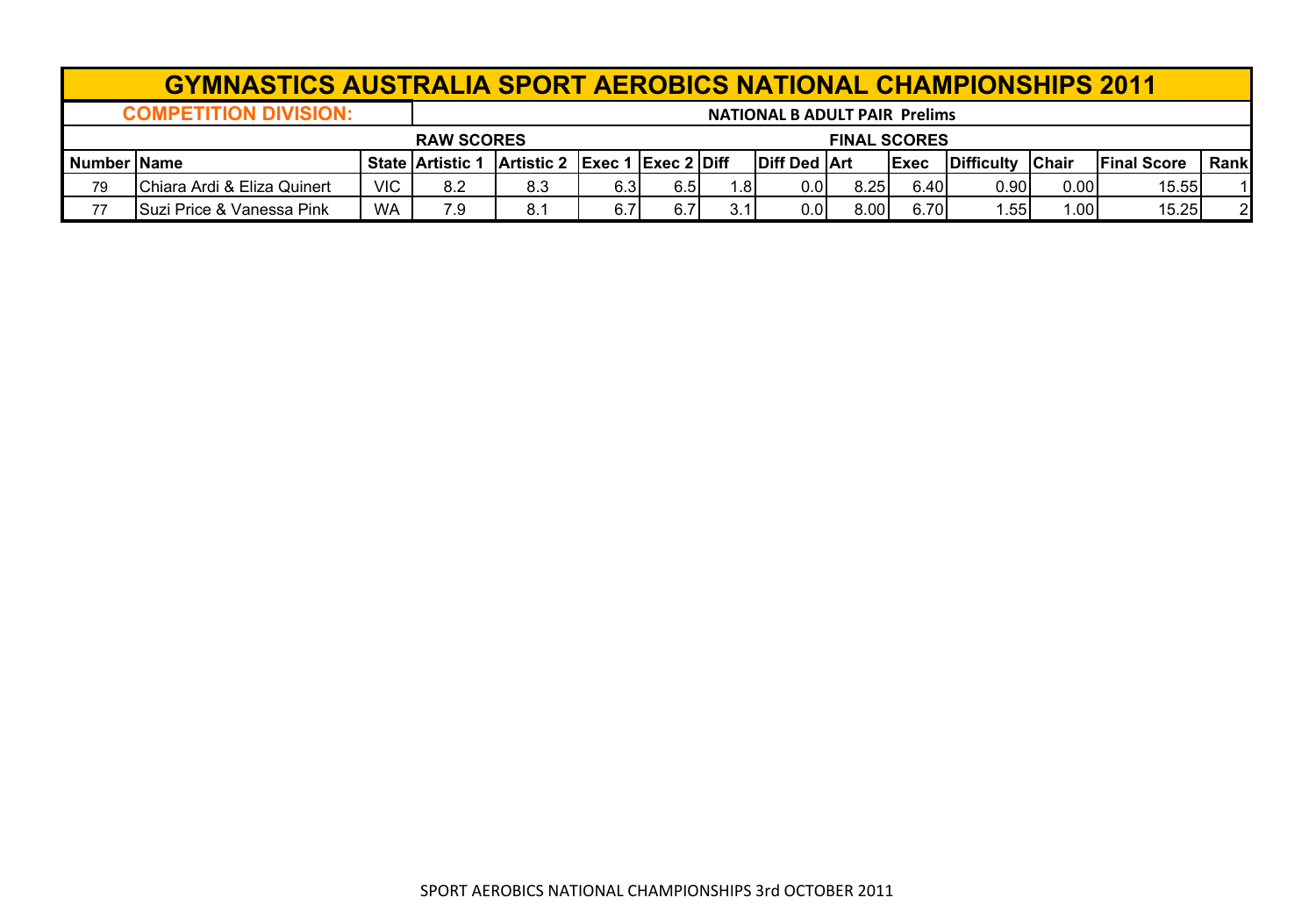|                | <b>GYMNASTICS AUSTRALIA SPORT AEROBICS NATIONAL CHAMPIONSHIPS 2011</b> |            |                         |                                                               |     |     |     |                                      |       |              |            |              |                     |             |
|----------------|------------------------------------------------------------------------|------------|-------------------------|---------------------------------------------------------------|-----|-----|-----|--------------------------------------|-------|--------------|------------|--------------|---------------------|-------------|
|                | <b>COMPETITION DIVISION:</b>                                           |            |                         |                                                               |     |     |     | <b>NATIONAL B ADULT TEAM Prelims</b> |       |              |            |              |                     |             |
|                | <b>RAW SCORES</b><br><b>FINAL SCORES</b>                               |            |                         |                                                               |     |     |     |                                      |       |              |            |              |                     |             |
| <b>INumber</b> | <b>IName</b>                                                           |            | <b>State Artistic 1</b> | $\vert$ Artistic 2 $\vert$ Exec 1 $\vert$ Exec 2 $\vert$ Diff |     |     |     | Diff Ded Art                         |       | <b>IExec</b> | Difficulty | <b>Chair</b> | <b>IFinal Score</b> | <b>Rank</b> |
|                | Carly Mcconnell, Shauni<br><sup>75</sup> Omond & Lana Roden            | <b>VIC</b> | 7.2                     | 7.2                                                           | 6.0 | 6.1 | 2.3 | 0.0                                  | 7.20I | 6.05         | 1.15I      | 0.20         | 14.20               |             |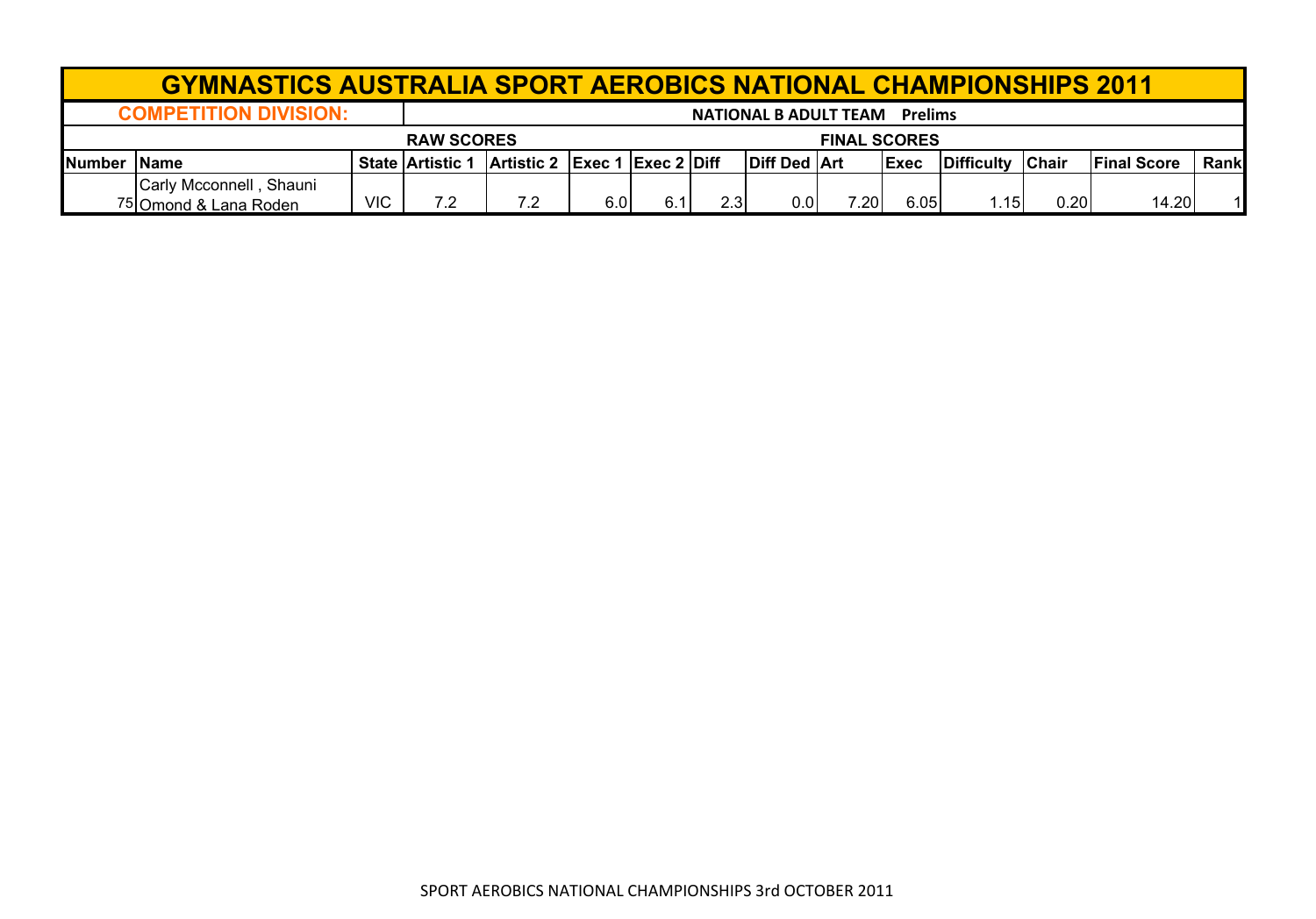|                | <b>GYMNASTICS AUSTRALIA SPORT AEROBICS NATIONAL CHAMPIONSHIPS 2011</b>         |            |                         |                               |  |     |     |                     |      |      |                    |              |                     |       |
|----------------|--------------------------------------------------------------------------------|------------|-------------------------|-------------------------------|--|-----|-----|---------------------|------|------|--------------------|--------------|---------------------|-------|
|                | <b>COMPETITION DIVISION:</b><br>NATIONAL A JUNIOR INDIVIDUAL<br><b>Prelims</b> |            |                         |                               |  |     |     |                     |      |      |                    |              |                     |       |
|                | <b>FINAL SCORES</b><br><b>RAW SCORES</b>                                       |            |                         |                               |  |     |     |                     |      |      |                    |              |                     |       |
| <b>INumber</b> | <b>IName</b>                                                                   |            | <b>State Artistic 1</b> | Artistic 2 Exec 1 Exec 2 Diff |  |     |     | <b>Diff Ded Art</b> |      | Exec | <b>IDifficulty</b> | <b>Chair</b> | <b>IFinal Score</b> | Rankl |
|                | 92 Miya Yamaguchi                                                              | <b>QLD</b> | 5.8                     | 5.9                           |  | 6.2 | 3.1 |                     | 5.85 | 6.15 | .55                | 0.00         | 13.55               | 11    |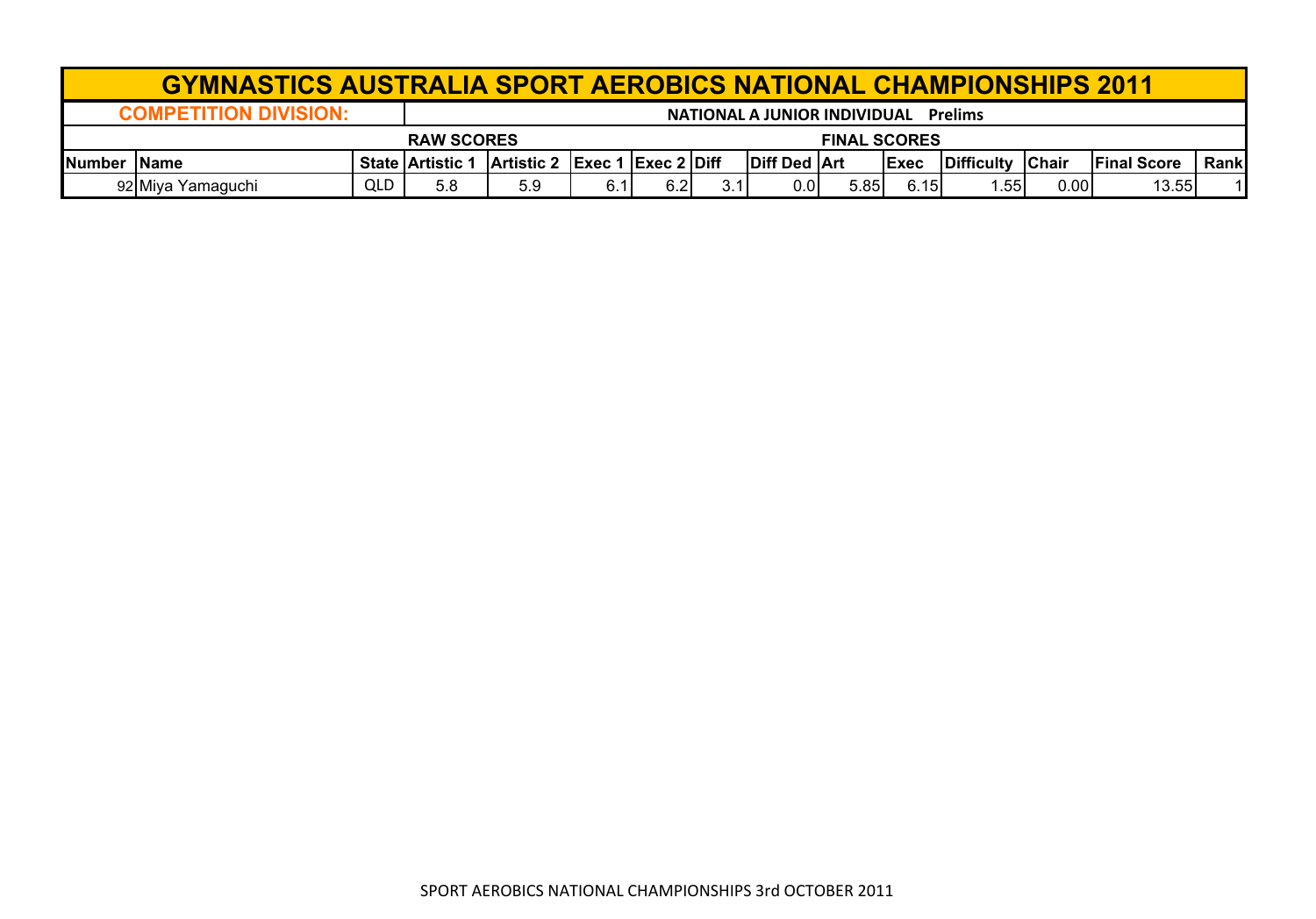|                    | <b>GYMNASTICS AUSTRALIA SPORT AEROBICS NATIONAL CHAMPIONSHIPS 2011</b> |                                            |                         |                                          |      |      |      |                     |       |              |                   |              |                    |                |  |
|--------------------|------------------------------------------------------------------------|--------------------------------------------|-------------------------|------------------------------------------|------|------|------|---------------------|-------|--------------|-------------------|--------------|--------------------|----------------|--|
|                    | <b>COMPETITION DIVISION:</b>                                           | NATIONAL A INTERMEDIATE INDIVIDUAL Prelims |                         |                                          |      |      |      |                     |       |              |                   |              |                    |                |  |
|                    |                                                                        |                                            |                         | <b>RAW SCORES</b><br><b>FINAL SCORES</b> |      |      |      |                     |       |              |                   |              |                    |                |  |
| <b>Number Name</b> |                                                                        |                                            | <b>State Artistic 1</b> | Artistic 2 Exec 1 Exec 2 Diff            |      |      |      | <b>Diff Ded Art</b> |       | <b>IExec</b> | <b>Difficulty</b> | <b>Chair</b> | <b>Final Score</b> | Rank           |  |
| 88                 | Deborah Greenbaum                                                      | <b>NSW</b>                                 | 7.3                     | 7.1                                      | 7.6I | 7.6I | 4.4  | 0.01                | 7.20I | 7.60         | 2.20              | 0.00         | 17.00              |                |  |
| 82                 | <b>Madison Napper</b>                                                  | <b>QLD</b>                                 | 7.3                     | 7.4                                      | 6.3  | 6.91 | 4.7  | 0.01                | 7.35I | 6.60         | 2.35              | 0.00         | 16.30              | 2              |  |
| 86                 | Rebecca Donato                                                         | <b>VIC</b>                                 | 6.7                     | 6.6                                      | 6.4  | 6.5  | 4.6I | 0.01                | 6.65  | 6.45         | 2.30              | 0.00         | 15.40              | 3              |  |
| 90                 | Shania Mclean                                                          | QLD                                        | 6.6                     | 6.9                                      | 6.0  | 6.4  | 3.5  | 0.01                | 6.75  | 6.20         | 1.75              | 0.00         | 14.70              | $\overline{4}$ |  |
| 84                 | Nicole Morley                                                          | <b>NSW</b>                                 | 6.2                     | 6.3                                      | 6.2  | 6.4  | 2.7  | 0.01                | 6.25  | 6.30         | 1.35              | 0.00         | 13.90              | 5              |  |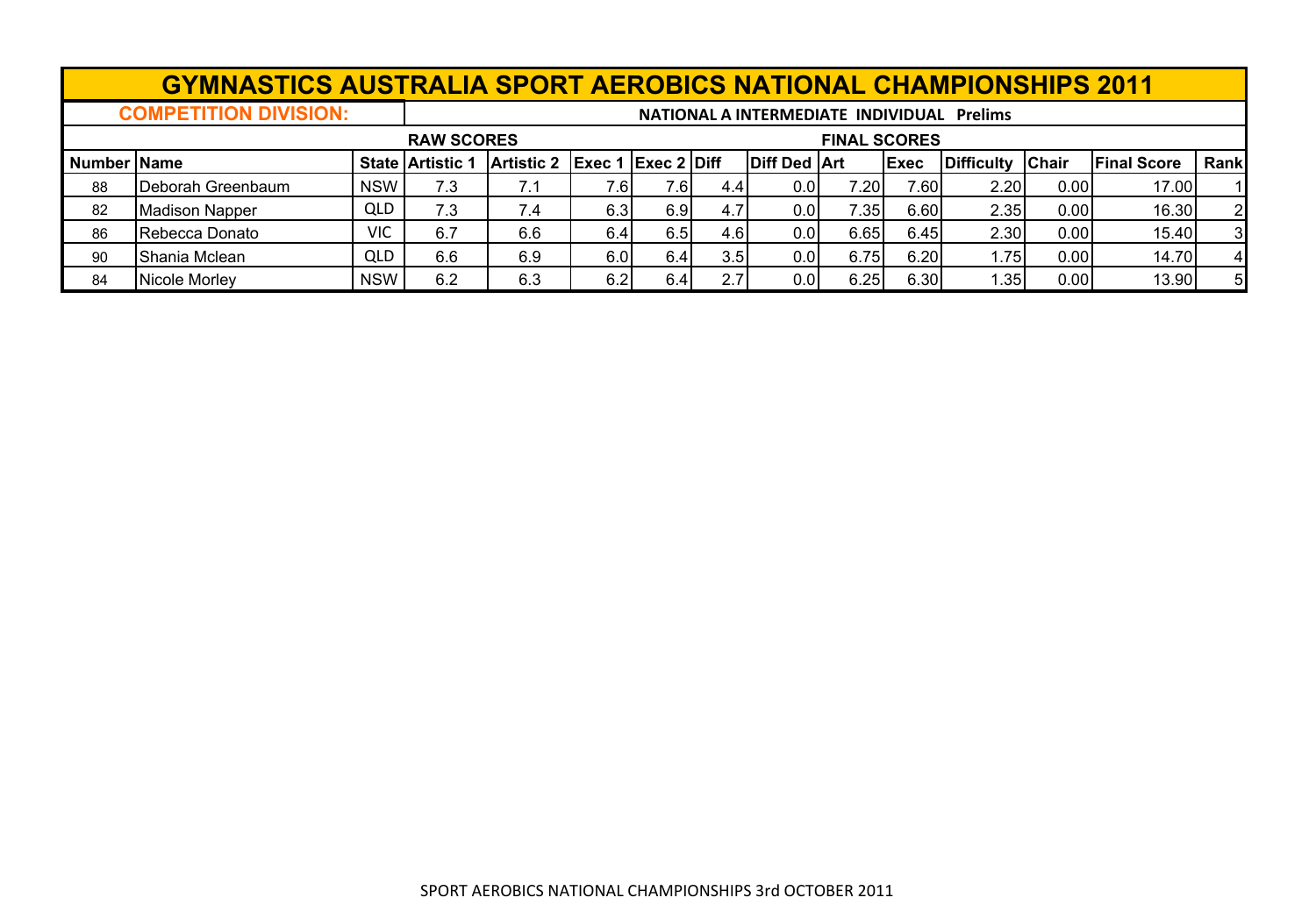|                    | <b>GYMNASTICS AUSTRALIA SPORT AEROBICS NATIONAL CHAMPIONSHIPS 2011</b> |                                             |                         |                                          |        |                    |                  |                     |      |             |            |              |                    |      |
|--------------------|------------------------------------------------------------------------|---------------------------------------------|-------------------------|------------------------------------------|--------|--------------------|------------------|---------------------|------|-------------|------------|--------------|--------------------|------|
|                    | <b>COMPETITION DIVISION:</b>                                           | <b>NATIONAL A SENIOR INDIVIDUAL Prelims</b> |                         |                                          |        |                    |                  |                     |      |             |            |              |                    |      |
|                    |                                                                        |                                             |                         | <b>RAW SCORES</b><br><b>FINAL SCORES</b> |        |                    |                  |                     |      |             |            |              |                    |      |
| <b>Number Name</b> |                                                                        |                                             | <b>State Artistic 1</b> | <b>Artistic 2</b>                        | Exec 1 | <b>Exec 2 Diff</b> |                  | <b>Diff Ded Art</b> |      | <b>Exec</b> | Difficulty | <b>Chair</b> | <b>Final Score</b> | Rank |
| 113                | Rachael Johnson                                                        | <b>QLD</b>                                  | 8.1                     | 7.9                                      | 8.0    | 8.1                | 3.8              | 0.0                 | 8.00 | 8.05        | 1.90       | 0.00         | 17.95              |      |
| 111                | <b>Briarly Collyns</b>                                                 | QLD                                         | 8.6                     | 8.3                                      | 7.4I   | 7.5                | 3.7              | 0.01                | 8.45 | 7.45        | 1.85       | 0.00         | 17.75              | 2    |
| 121                | Chloe Jackson                                                          | <b>VIC</b>                                  | 7.7                     | 8.0                                      | 7.3    | 7.2                | 3.5              | 0.01                | 7.85 | 7.25        | 1.75       | 0.00         | 16.85              | 3    |
| 127                | Isabella Vizec                                                         | <b>VIC</b>                                  | 7.9                     | 7.9                                      | 7.2    | 7.1                | 3.6              | 0.01                | 7.90 | 7.15        | 1.801      | 0.00         | 16.85              | 4    |
| 123                | Anastasia Riordan-Banister                                             | <b>NSW</b>                                  | 8.2                     | 7.9                                      | 7.0    | 6.8                | 3.5              | 0.01                | 8.05 | 6.90        | 1.751      | 0.00         | 16.70              | 5    |
| 117                | Sarah Carter                                                           | <b>QLD</b>                                  | 8.0                     | 8.0                                      | 7.0    | 6.9                | 3.1              | 0.01                | 8.00 | 6.95        | 1.55       | 0.20         | 16.30              | 6    |
| 115                | Karissa Marshall                                                       | <b>VIC</b>                                  | 7.5                     | 7.3                                      | 6.8    | 6.6                | 3.7              | 0.0                 | 7.40 | 6.70        | 1.85       | 0.00         | 15.95              |      |
| 119                | <b>Holly Gniadek</b>                                                   | <b>SA</b>                                   | 7.7                     | 7.7                                      | 6.6    | 6.8                | 2.4              | 0.01                | 7.70 | 6.70        | ا20. ا     | 0.00         | 15.60              | 8    |
| 125                | Natalie Middlemast                                                     | <b>VIC</b>                                  | 7.0                     | 7.5                                      | 6.4    | 6.6                | 3.2              | 0.0                 | 7.25 | 6.50        | .60        | 0.00         | 15.35              | 9    |
| 109                | Tarnequa Smart                                                         | <b>NSW</b>                                  | 7.5                     | 7.5                                      | 6.8    | 7.0                | 1.3 <sub>1</sub> | 0.01                | 7.50 | 6.90        | 0.65       | 0.00         | 15.05              | 10   |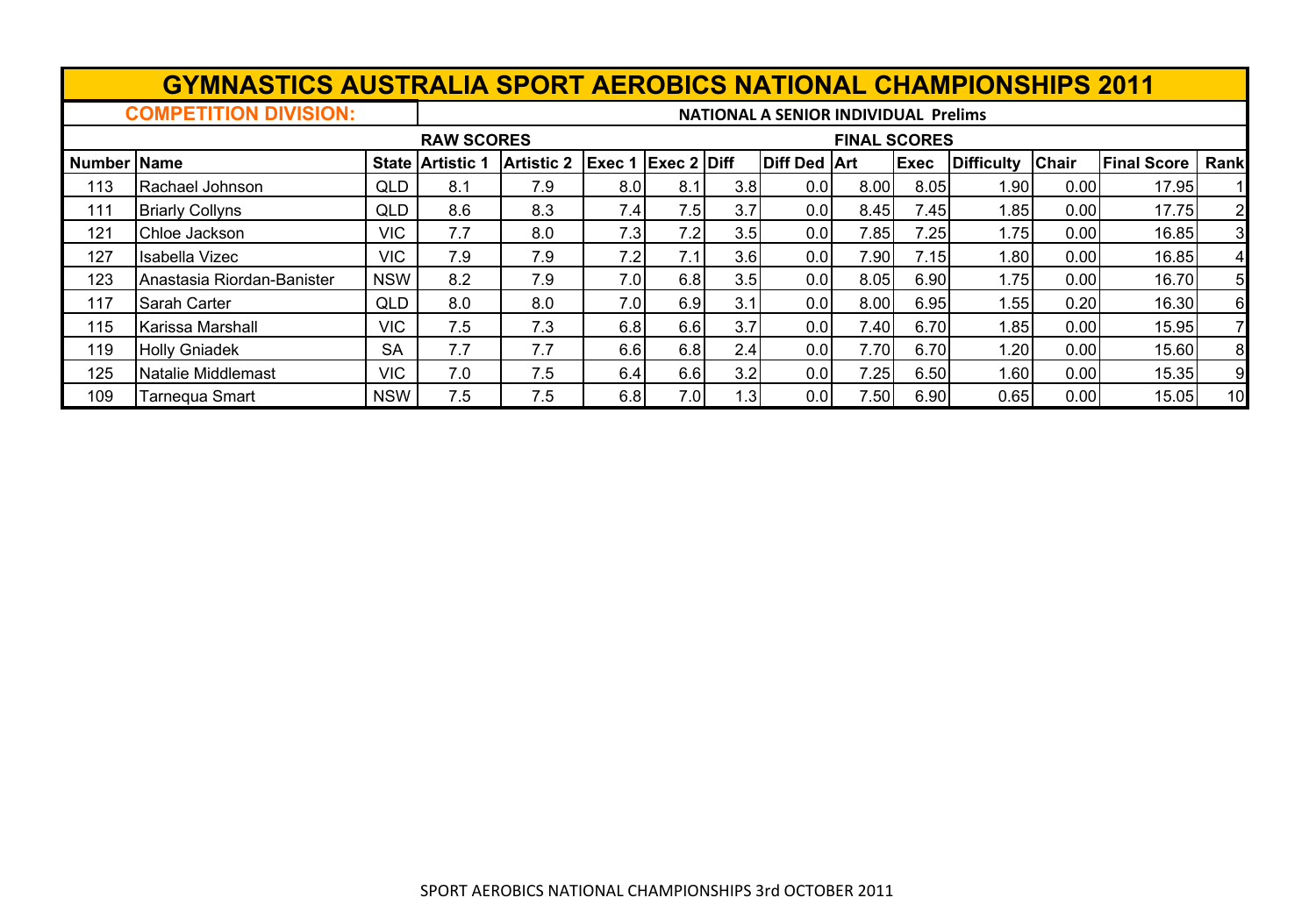| <b>GYMNASTICS AUSTRALIA SPORT AEROBICS NATIONAL CHAMPIONSHIPS 2011</b> |                                      |                                       |                         |                               |     |     |                     |                |       |              |                    |              |                    |       |  |
|------------------------------------------------------------------------|--------------------------------------|---------------------------------------|-------------------------|-------------------------------|-----|-----|---------------------|----------------|-------|--------------|--------------------|--------------|--------------------|-------|--|
|                                                                        | <b>COMPETITION DIVISION:</b>         | <b>NATIONAL A SENIOR PAIR Prelims</b> |                         |                               |     |     |                     |                |       |              |                    |              |                    |       |  |
| <b>RAW SCORES</b>                                                      |                                      |                                       |                         |                               |     |     | <b>FINAL SCORES</b> |                |       |              |                    |              |                    |       |  |
| <b>Number IName</b>                                                    |                                      |                                       | <b>State Artistic 1</b> | Artistic 2 Exec 1 Exec 2 Diff |     |     |                     | Diff Ded   Art |       | <b>IExec</b> | <b>IDifficulty</b> | <b>Chair</b> | <b>Final Score</b> | Rankl |  |
| 73                                                                     | Rachael Johnson & Briarly<br>Collyns | QLD                                   | 7.6                     | 7.3                           | 6.2 | 6.6 | 3.0                 | 0.01           | 7.45. | 6.40         | .501               | 0.00         | 15.35              |       |  |